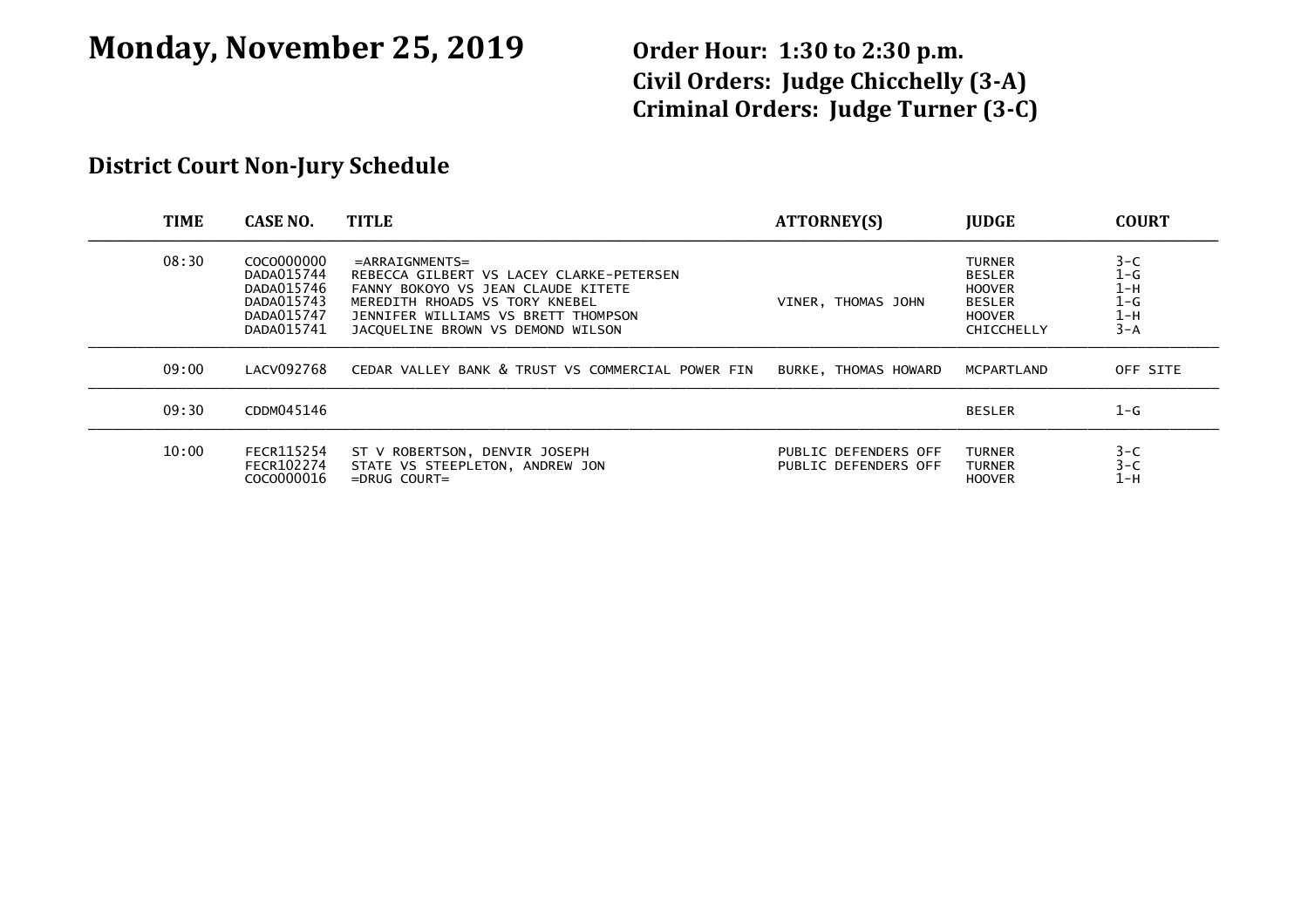## Linn County Associate District Court Jury Trial Schedule Monday, November 25, 2019

| $1 - 1$ | Time<br>----- | Case No | Title | Attorney(s) | Judge<br>------ | Court<br>_____ |
|---------|---------------|---------|-------|-------------|-----------------|----------------|
|         |               |         |       |             |                 |                |
|         |               |         |       |             |                 |                |
|         |               |         |       |             |                 |                |

09:00 SRCR132792 ST V HALLMAN, NICHOLAS J ST TUCKER, NEKEIDRA REN Keast 1-F

## Linn County Associate District Court Schedule Monday, November 25, 2019

| $\mathbf{I}=\mathbf{I}$ . | Time           | Case No                                                                          | Title                                                                                                                                                                                       | Attorney(s)                                                                                 | Judge                          | Court          |
|---------------------------|----------------|----------------------------------------------------------------------------------|---------------------------------------------------------------------------------------------------------------------------------------------------------------------------------------------|---------------------------------------------------------------------------------------------|--------------------------------|----------------|
|                           |                |                                                                                  |                                                                                                                                                                                             |                                                                                             |                                |                |
|                           | 08:30<br>08:30 |                                                                                  | $=Juvenile$ Court=<br>=Juvenile Court=                                                                                                                                                      |                                                                                             | Liesveld<br>Finley             | JJC-C<br>JJC-B |
|                           | 08:30          | SRCR133789<br>SRCR133365<br>AGCR133622                                           | =Appl. to Lift No Contact Orders=<br>ST V GALLOWAY, BRANDON MICHAEL<br>ST V GLADNEY, KEION MARTIZ<br>ST V SNYDER, JAMES JR                                                                  | TUCKER, NEKEIDRA REN<br>TUCKER, NEKEIDRA REN                                                | Keast                          | $1-F$          |
|                           | 08:30          | SRCR133112                                                                       | ST V WEST, JASON DEAN                                                                                                                                                                       |                                                                                             | Jones                          | $1 - C$        |
|                           | 08:30          | SRCR133954<br>AGCR062816<br>AMCR133981<br>SRCR133950<br>AGCR133574               | =Appearances/Arraignments=<br>ST V BOSWELL, ANNA MARIE<br>STATE VS COLLINS, JAMES ANTHONY<br>ST V HOCH, DUSTIN KIRK<br>ST V MARTI, VICTORIA FAITH<br>ST V PARRY, NICHOLAS ROGER             | GOLDENSOPH, CORY JON<br>FRANK, KATIE                                                        | Scott                          | $1-E$          |
|                           |                | OWCR133939<br>FECR132173                                                         | ST V RUSSELL, HALIE MARIE<br>ST V WADE, JEFFERY JAMES                                                                                                                                       | RUNDE, NATHAN DANIEL<br>BROWN, MARK ROBERT                                                  |                                |                |
|                           | 09:30          | OWCR133792<br>AGCR129471<br>AGCR129403<br>AGCR133921<br>AGCR133459<br>AGCR130210 | =Bond Reviews=<br>ST V HARRIS, PARISH<br>ST V WELLS, JERMICHEAL JIM<br>ST V WELLS, JERMICHEAL JIM<br>ST V WELLS, JERMICHEAL JIM<br>ST V WELLS, JERMICHEAL JIM<br>ST V WELLS, JERMICHEAL JIM | DAVIS, DOUG<br>FRANK, KATIE<br>FRANK, KATIE<br>FRANK, KATIE<br>FRANK, KATIE<br>FRANK, KATIE | Scott                          | $1 - E$        |
|                           | 09:30          |                                                                                  | =In Custody-Init. Appr - Session 1=                                                                                                                                                         |                                                                                             | Scott                          | $1-E$          |
|                           | 10:30          |                                                                                  | =In Custody-Init. Appr - Session 2=                                                                                                                                                         |                                                                                             | Scott                          | $1-E$          |
|                           | 11:30          | AGCR115978                                                                       | ST V COMPTON, MARCEL S                                                                                                                                                                      | BAUMGARTNER, DAVID G                                                                        | Scott                          | $1-E$          |
|                           | $01:00-1:30$   |                                                                                  | =Order $\frac{1}{2}$ hour (pm)=                                                                                                                                                             |                                                                                             | Johnston 1-F                   |                |
|                           | 01:30<br>01:30 |                                                                                  | =Juvenile Court=<br>=Juvenile Court=                                                                                                                                                        |                                                                                             | Liesveld JJC-C<br>Finley JJC-B |                |